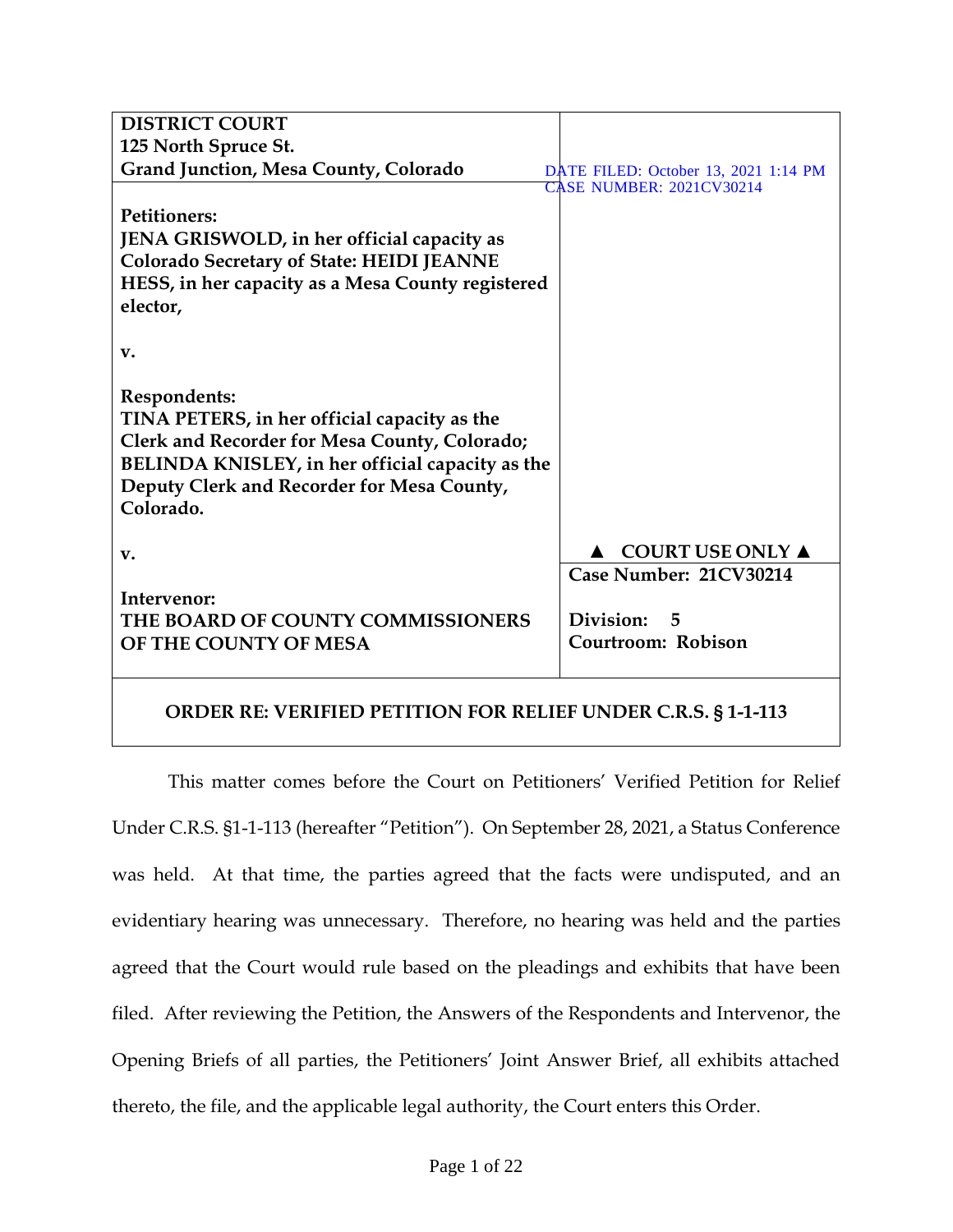#### **I. BACKGROUND**

In this case, the Petitioners, Jena Griswold, in her official capacity as Colorado Secretary of State (Secretary) and Heidi Jeanne Hess, in her capacity as a Mesa County registered elector (Hess), seek a determination that neither the Mesa County Clerk and Recorder, Tina Peters (Peters), nor the Mesa County Deputy Clerk and Recorder, Belinda Knisley (Knisley) are able to perform the functions of the Designated Election Official (DEO) for the November 2, 2021, coordinated election. The Petitioners request that the Court determine that Wayne Williams (Williams) be designated as the Mesa County DEO for the November 2, 2021 coordinated election, and that Shelia Reiner (Reiner) serve as the Mesa County Elections Supervisor for the November election.

The Respondents, Peters and Knisley, argue that there is no legal support for the claims of the Petitioners, and request the Court deny the Petitioners' requests.

The Mesa County Board of County Commissioners (BOCC), who is an accepted intervenor in the case, join in the request that the Court determine that neither Peters nor Knisley can perform the DEO functions. The BOCC also requests that the Court affirm Williams as the DEO for the November 2021 coordinated election.

#### **II. FACTS OF THE CASE**

In 2018, Peters was elected as the Mesa County Clerk and Recorder. Peters took the oath<sup>1</sup> and began her duties in January of 2019. After taking the office, Peters appointed Knisley as the Mesa County Deputy Clerk and Recorder.

<sup>&</sup>lt;sup>1</sup> The Court makes the inference that Peters took the oath as it is a constitutional and statutory requirement.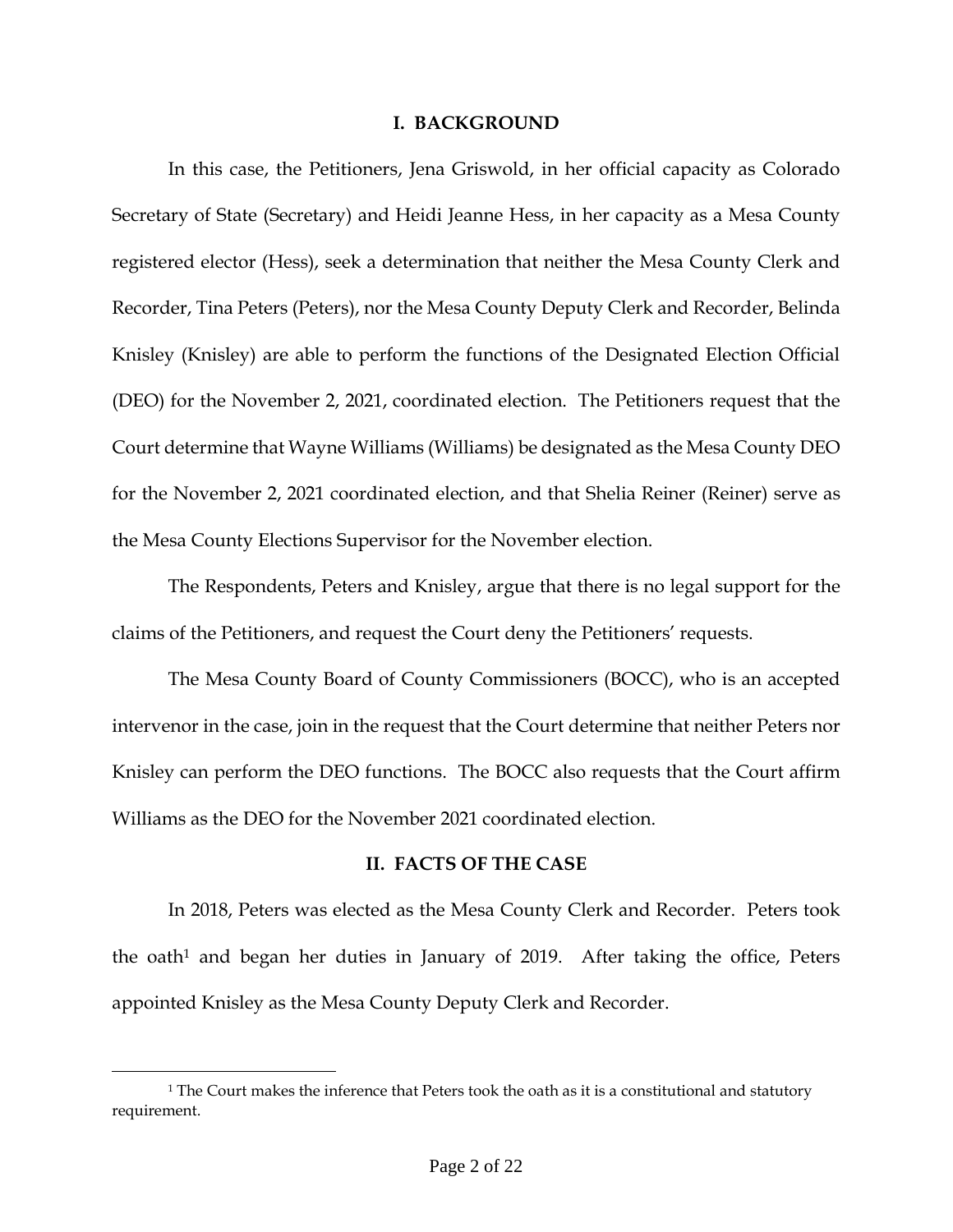In November of 2020, a coordinated election was held. Mesa County used electronic vote-tabulating equipment to scan ballots, interpret marks on the ballots as votes, and tabulate the votes for the final result of the election. To prevent any remote tampering, voting equipment<sup>2</sup> cannot be connected to the Internet. Therefore, any software updates or equipment changes that follow an election must be accomplished manually and in-person at the site of the voting equipment.

One type of software update is a "trusted build". A "trusted build" means the "write-once installation disk or disks for software and firmware". The "trusted build" ensures a chain-of-custody for the voting system. Part of the "trusted build" process is a "software build" where a "source code is converted to machine-readable binary instructions (executable code) for the computer." As the custodian of the trusted version of voting system software, only the Department of State staff may possess or install updates to voting equipment. A "trusted build" was scheduled for all 64 counties in Colorado in 2021.

In April of 2021, the Department of State staff began the process to complete the "trusted build" for the 64 Colorado counties. On April 30, 2021, an email from Jessi Romero (Romero), a Voting Systems Manager at the Colorado Department of State, went to election officials across the state "reaching out" regarding the "trusted build" procedures. Romero advised the counties that only authorized state staff, county election staff and Dominion staff would be allowed to be present during the trusted build.

<sup>&</sup>lt;sup>2</sup> The Court uses the term "voting equipment" to include "vote-tabulating equipment".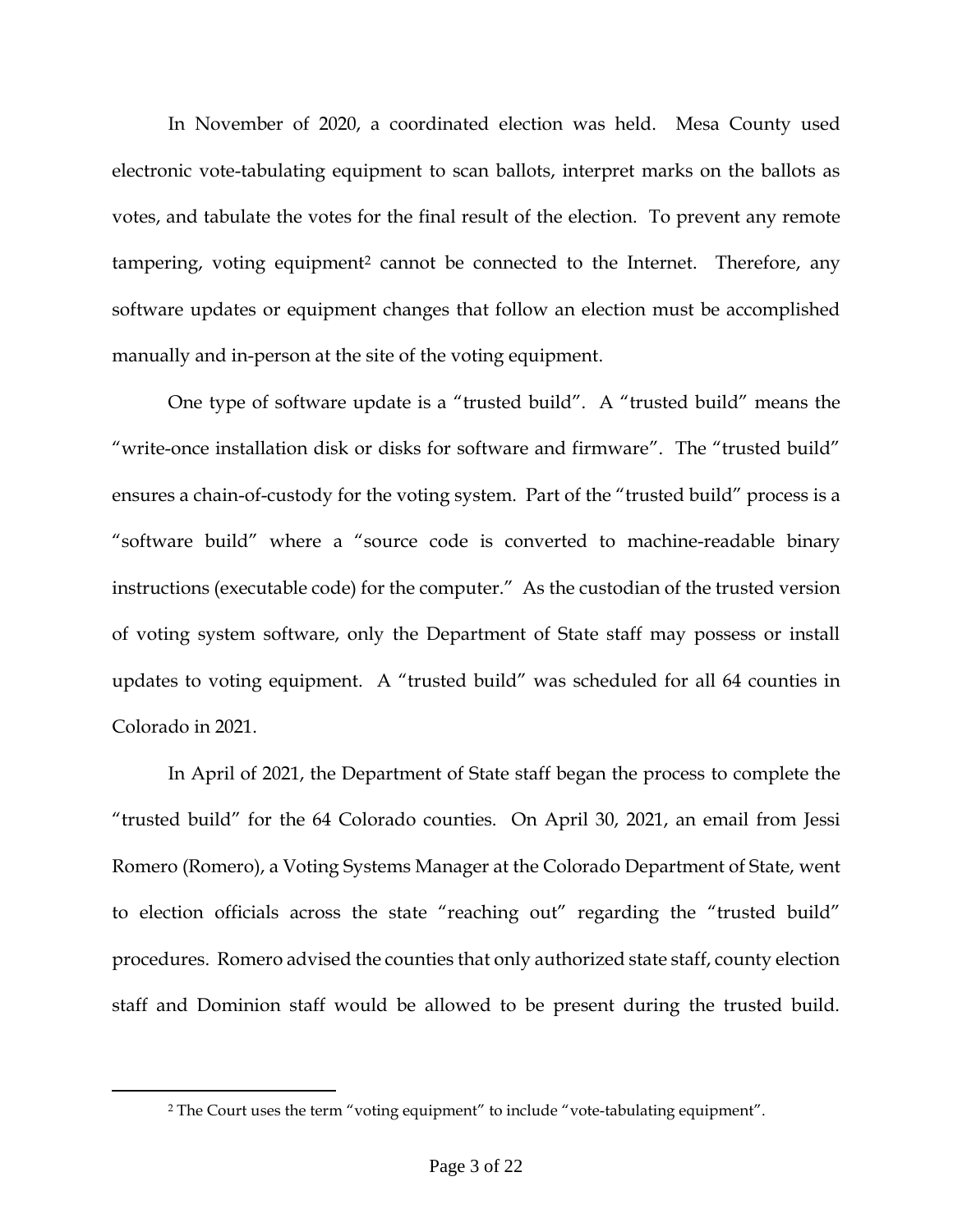Romero instructed the counties to provide a list of county staff members (including their name and position) who would be involved in the "trusted build" and informed the counties that only two Mesa County staffers would be permitted to be present.

On May 18, 2021, Sandra Brown (Brown), the Elections Manager, provided a list of "Mesa County staff" that would be present. The list included Brown, Peters, and Gerald Wood, who was described as an "Administrative Assistant". No information was presented to the Department of State that Gerald Wood was a "consultant" and not a county employee.

Prior to the "trusted build", the Voting Systems Trusted Build Procedures (VSTBP) were sent to the counties, including Mesa County. The VSTBP described the "trusted build", the procedures for the "trusted build", how the "build environment" would be constructed, and other information. The VSTBP informed the counties that "[t]he device that will hold the build environment shall be completely erased, in accordance with Department of Defense or National Institute of Standards and Technology (NIST) approved methods. The VSTL [Voting Systems Testing Laboratory] shall ensure a complete erasure of the device." Thereafter, a build environment would be constructed, other steps would be taken, and the "trusted build" media would be installed. An affidavit would be provided to the counties with information including, but not limited to, the date of installation and the name and signature of the person performing the installation.

Although notified about the erasure of the system, there was no request from Mesa County for a full system backup prior to the "trusted build". If there had been such a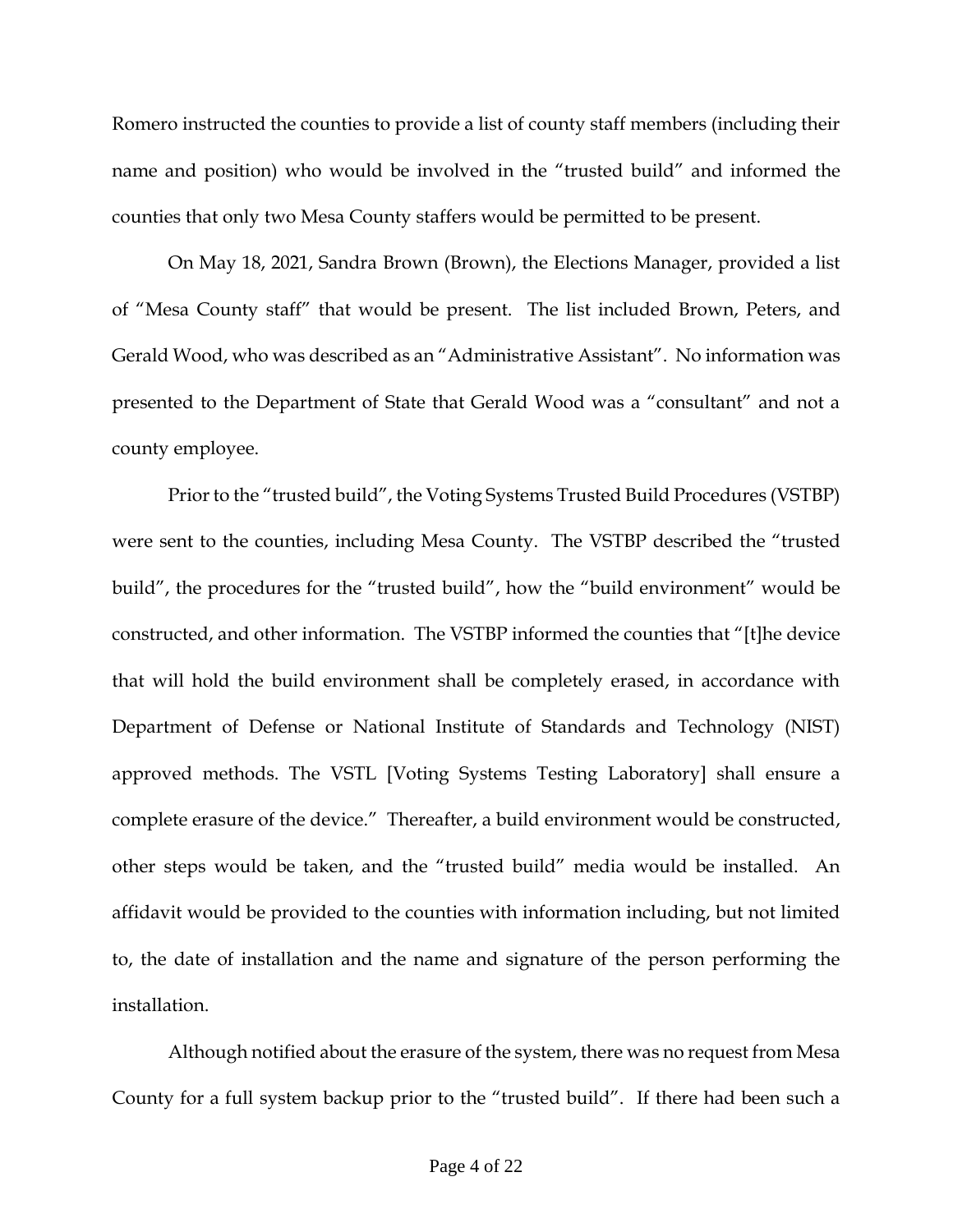request, Romero stated that there would have been no objection from the Secretary to a backup being made, provided it conformed to the security and was conducted in accordance with Election Rules. Larimer County made such a request and the Department of State put the Larimer County Clerk's office in touch with Dominion Voting Systems to determine how to complete the requested backup.

The "trusted build" in Mesa County was scheduled for May 25 and 26, 2021.

Prior to the "trusted build", on May 17, 2021, Knisley sent an email to the Information Management Department requesting that the cameras in the Election Department be turned off. Knisley requested that the cameras be "turned back on" on August 1<sup>st</sup>. Based on the request of Knisley, the Election Department cameras were turned off on May 17, 2021. Knisley's email did not provide any basis for the request.

Peters authorized a person she later characterized as a "consultant" to take an image of the vote-tabulating equipment prior to the "trusted build". It was later determined that the "consultant" was Gerald Wood, the person previously described by Brown as an administrative assistant and employee of Mesa County. Gerald Wood had been provided with an access card to secured election system areas. Mesa County records showed that Gerald Wood had accessed the secured area of "Central Elections" via the electronic access card on May 23, 2021, which was a Sunday.

On May 25 and 26, 2021, the "trusted build" occurred. Present during the "trusted build" were Danny Casias (Casias), a Senior Voting Systems Specialist at the Colorado Department of State, three employees of Dominion Voting Systems, Brown, and Gerald Wood. Both Brown and Gerald Wood were described as "employees" of the Mesa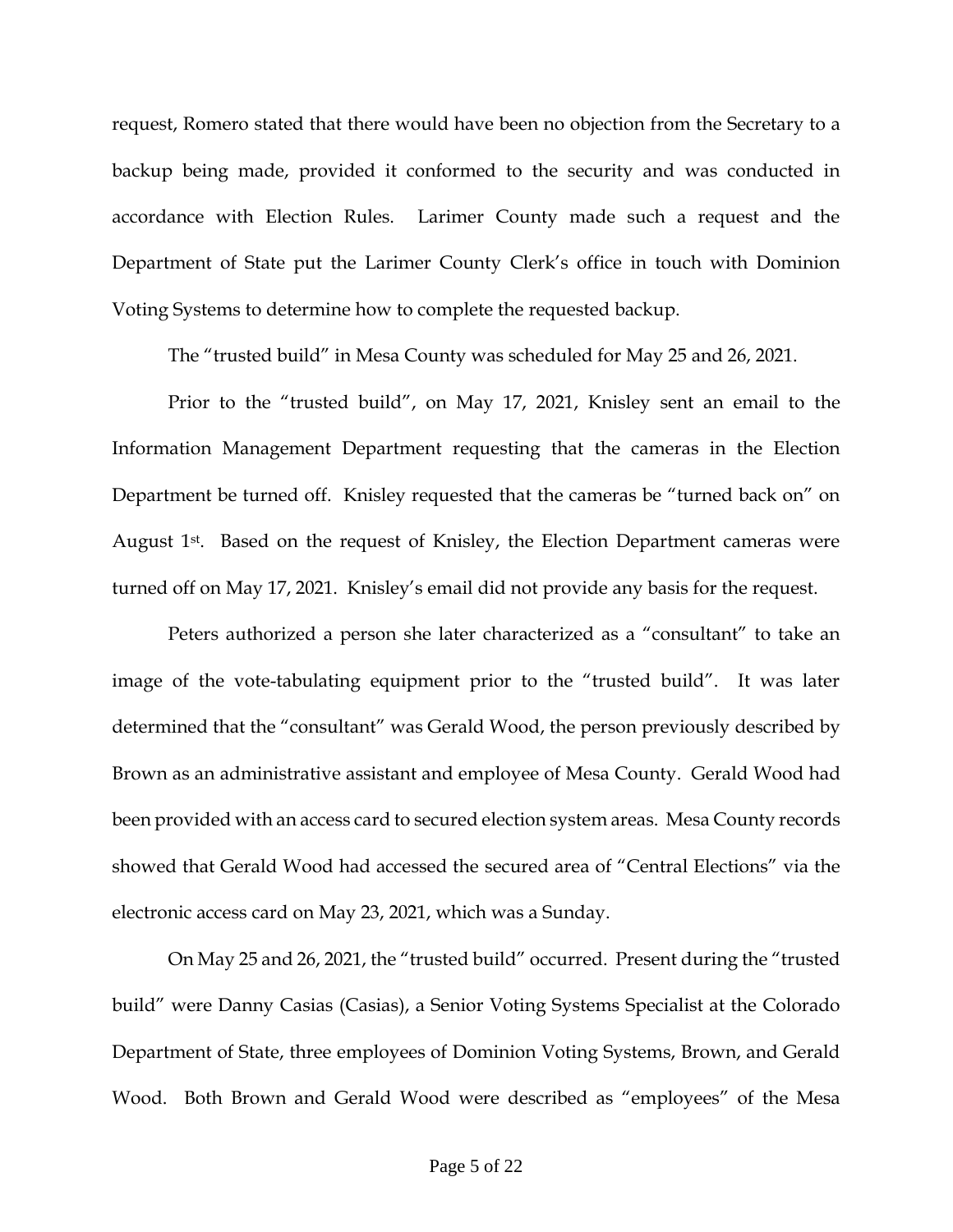County Clerk and Recorder's office. Peters was also present at various times and introduced Gerald Wood as an administrative assistant with her office who was transitioning from the motor vehicle division to the election's division. Peters took a video recording and still photographs of the "trusted build" process on May 25, 2021.

Shortly after the "trusted build" process, Peters authorized the "same consultant", Gerald Wood, to take another forensic image of the electronic vote-tabulating equipment hard drive.

During the Mesa County "trusted build", confidential passwords were required. The passwords were maintained on a spreadsheet contained on a laptop Casias brought with him from Denver. At some point, during the four plus hours of the "trusted build" process, video and photos were taken of Casias' laptop and the passwords contained on his screen. Later, the confidential passwords were publicly posted to an online social media site.

On August 2, 2021, the Secretary learned that the confidential passwords had been publicly disseminated and an investigation began.

On August 9, 2021, the Secretary issued Election Order 2021-01 (EO-01). The EO-01 described the "Operative Facts", which included the posted images depicting the confidential passwords specific to the individual hardware stations of Mesa County's voting system. The confidential passwords could only have been obtained by a person physically present at the voting system in Mesa County. The Secretary described the publication as a "serious breach of voting system security protocols, as well as a violation of Election Rule 20.6.1". Based on the breach and on-going investigation, Mesa County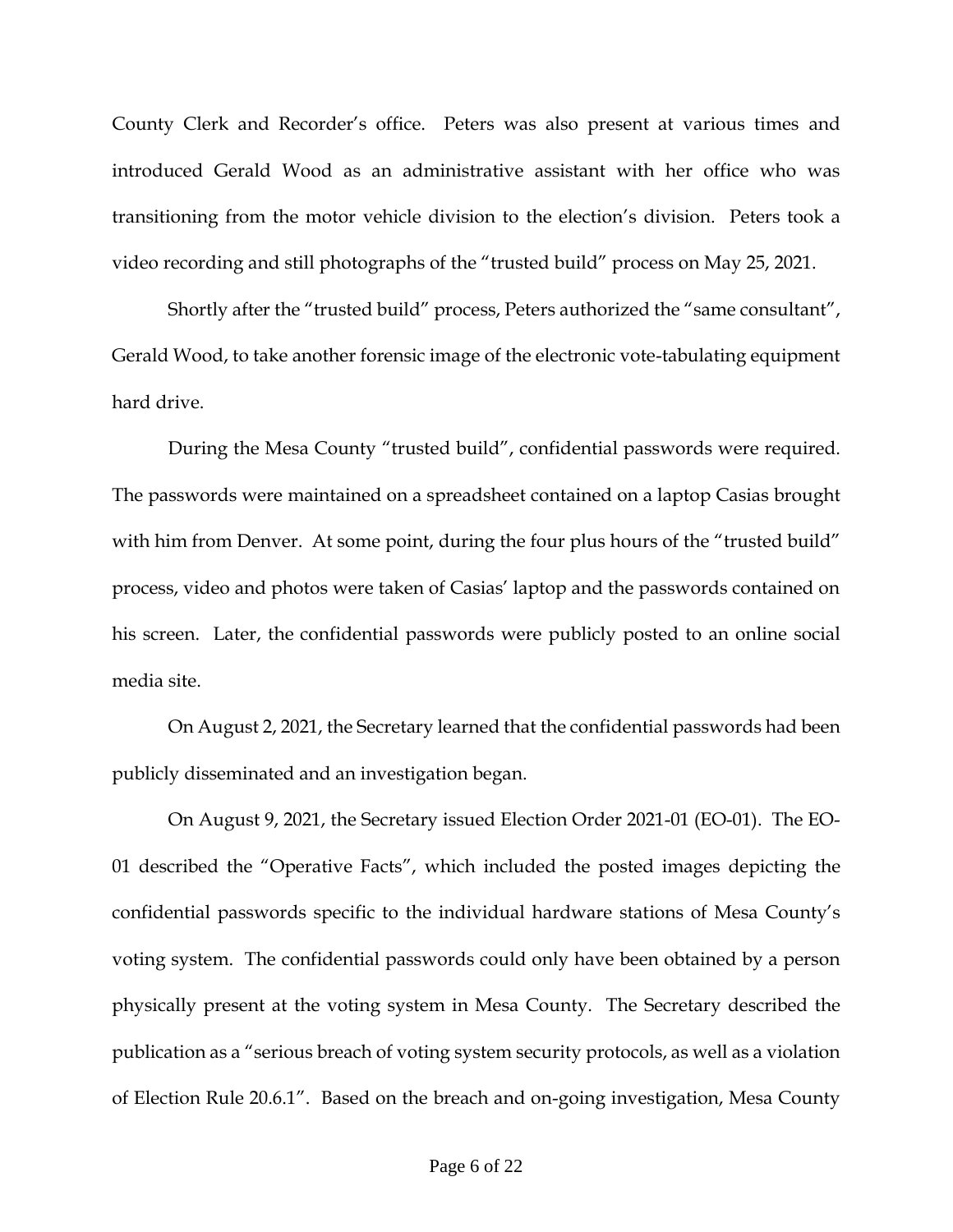was required, among other things: to allow Department of State staff physical access to the voting system equipment; to preserve and produce to Department of State staff any and all information relating to persons with access to the vote-tabulating room and other information; and, ordered the Mesa County Clerk and Recorder to "immediately take all steps necessary to set up a protocol and prohibit any person, including the Clerk herself, from touching, accessing, logging into, or using, any component of Mesa County's voting system, without the advance written authorization of the Secretary of State's office."

On August 10, 2021, Romero and five of his colleagues from the Department of State arrived in Mesa County. The purpose of the trip was to determine whether the security of the Mesa County vote-tabulation equipment could be verified, given the release of "highly confidential information". The Department of State employees went through 9 computers. On the server computer there were two settings that were incorrect: the secure boot setting was disabled, and the boot from the optical drive setting was enabled. The combination of the changes to the two settings resulted in enabling of a security vulnerability if someone had physical access to the system. Additionally, the enabled security vulnerability of the server computer created a vulnerability for the other computers.

Following the discoveries from the August 10, 2021 visit to Mesa County, the Secretary issued Election Order 2021-02 (EO-02) on August 12, 2021. In EO-02, the Secretary prohibited Mesa County from using various voting system components, including computers, scanners, and tablets. In short, much of the Mesa County vote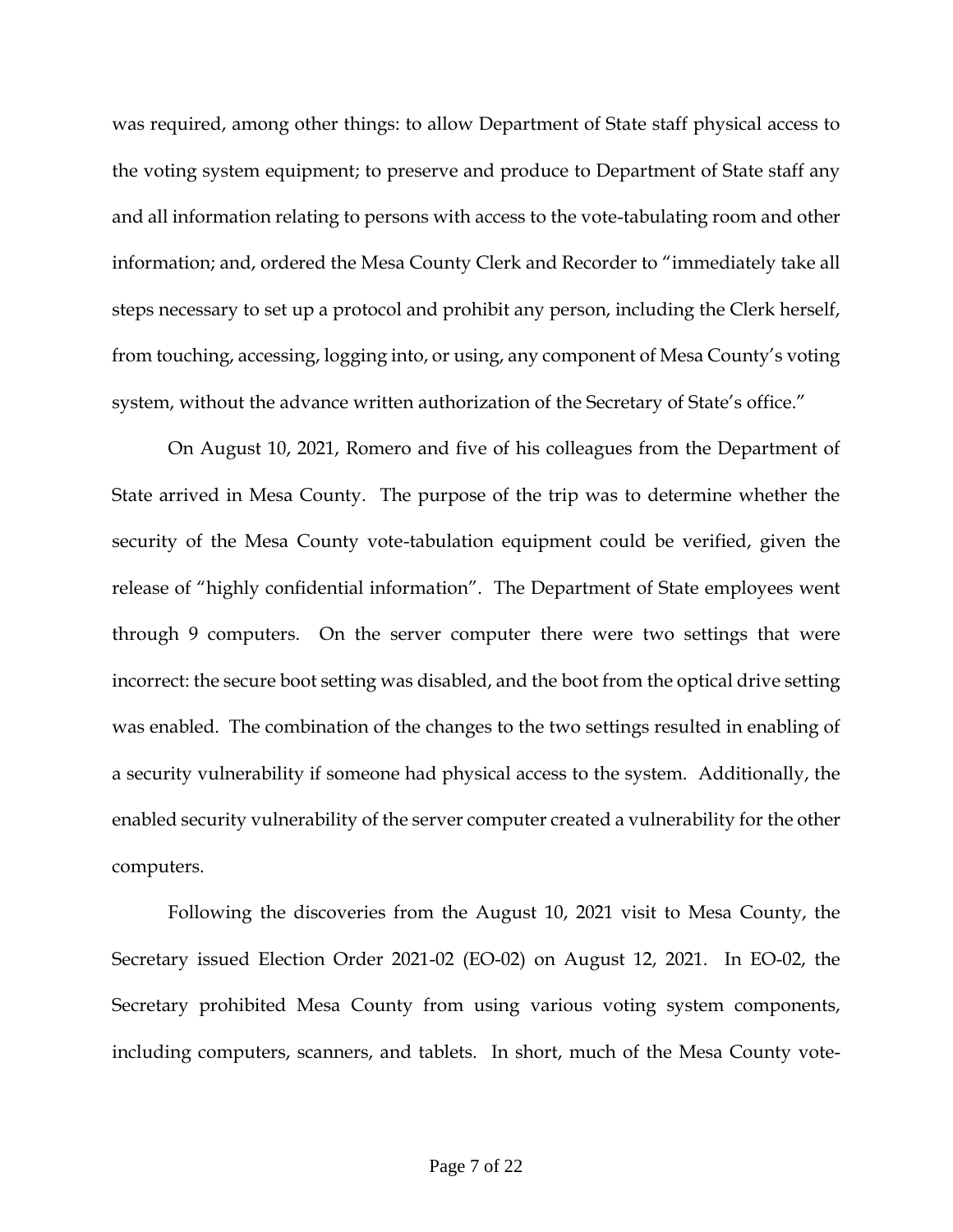tabulation equipment was "decertified" and could no longer be used for any upcoming election.

On August 17, 2021, the Secretary issued Election Order 2021-03 (EO-03) and appointed Reiner "to supervise all conduct related to elections in Mesa County occurring under the authority of Title 1 of the Colorado Revised Statutes" and required all Mesa County Clerk and Recorder staff to "take any and all lawful direction from Ms. Reiner". Knisley and Brown were "prohibited from supervising, accessing, or participating in any aspect of all elections occurring under the authority of Title 1 of the Colorado Revised Statues …" The Secretary also appointed a three-person advisory committee to "advise and assist Ms. Reiner in the performance of her supervisory duties." Although there was a reference to Peters in the Operative Facts section of EO-3, there were no orders that pertained specifically to Peters and no language stating that she had been "removed" as Clerk and Recorder or as the Designated Election Official.

Also on August 17, 2021, the BOCC passed Resolution 2021-43 (MC 21-43). In MC 21-43, the BOCC recognized that the Secretary had effectively eliminated Peters' ability to supervise Mesa County Elections and designated "former Colorado Secretary of State Wayne Williams as Mesa County's Designated Election Official for the November 2, 2021, Mesa County Coordinated Election." MC 21-43 granted Williams, as the DEO, "full and exclusive authority to direct election staff and make all employment decisions related to elections personnel, and to contract and make all other necessary decisions …"

At some point, numerous complaints about inappropriate and unprofessional conduct in the workplace were made regarding Knisley. On August 23, 2021, after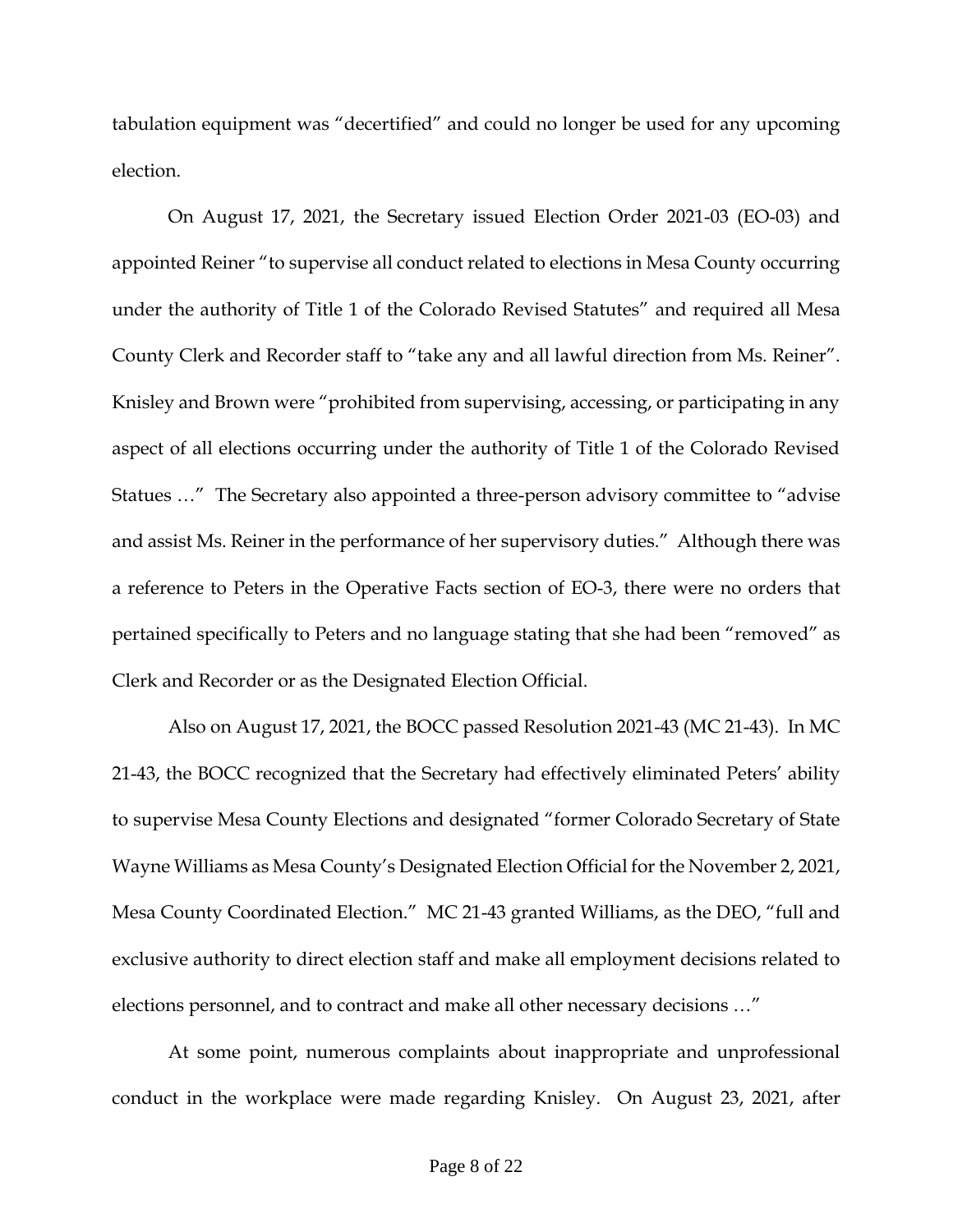determining that an investigation must be commenced, the Mesa County Human Resources Director, Brenda Moore, suspended Knisley with pay pending the outcome of the investigation. As part of the suspension, Knisley was prohibited from being present at her work site or conducting any work for Mesa County.

In addition to the human resources investigation, a criminal investigation began. Knisley was charged with crimes associated with the criminal investigation in Mesa County District Court Case No. 21CR1312. On September 1, 2021, a Mandatory Protection Order Pursuant to §18-1-1001, C.R.S., and Order Imposing Additional Bond Conditions Pursuant to §16-4-105, C.R.S. (Protection Order), was issued. The Protection Order restrained Knisley from the "Mesa County Clerk and Recorders Office, 200 S. Spruce Street, Grand Junction" and from any "direct or indirect contact or communication" with "all employees of the Clerk and Recorders Office, Mesa County, Colorado". Knisley signed the Protection Order thereby acknowledging the restrictions.

This action was commenced on August 30, 2021 by the Secretary and Hess. At the time the Verified Petition was filed, it was understood that Peters had not been physically present in Mesa County during the Secretary of State's investigation.

In the Verified Petition<sup>3</sup>, the Secretary and Hess requested: a declaration that Peters is absent and/or unable to perform the required duties and enjoin Peters from acting as the Mesa County Designated Election Official (MCDEO) for an upcoming coordinated election on November 2, 2021; a declaration that Knisley is likewise absent

<sup>&</sup>lt;sup>3</sup> There are various counter and cross claims that have also been filed. The parties have stipulated that those issues will be determined at a later date.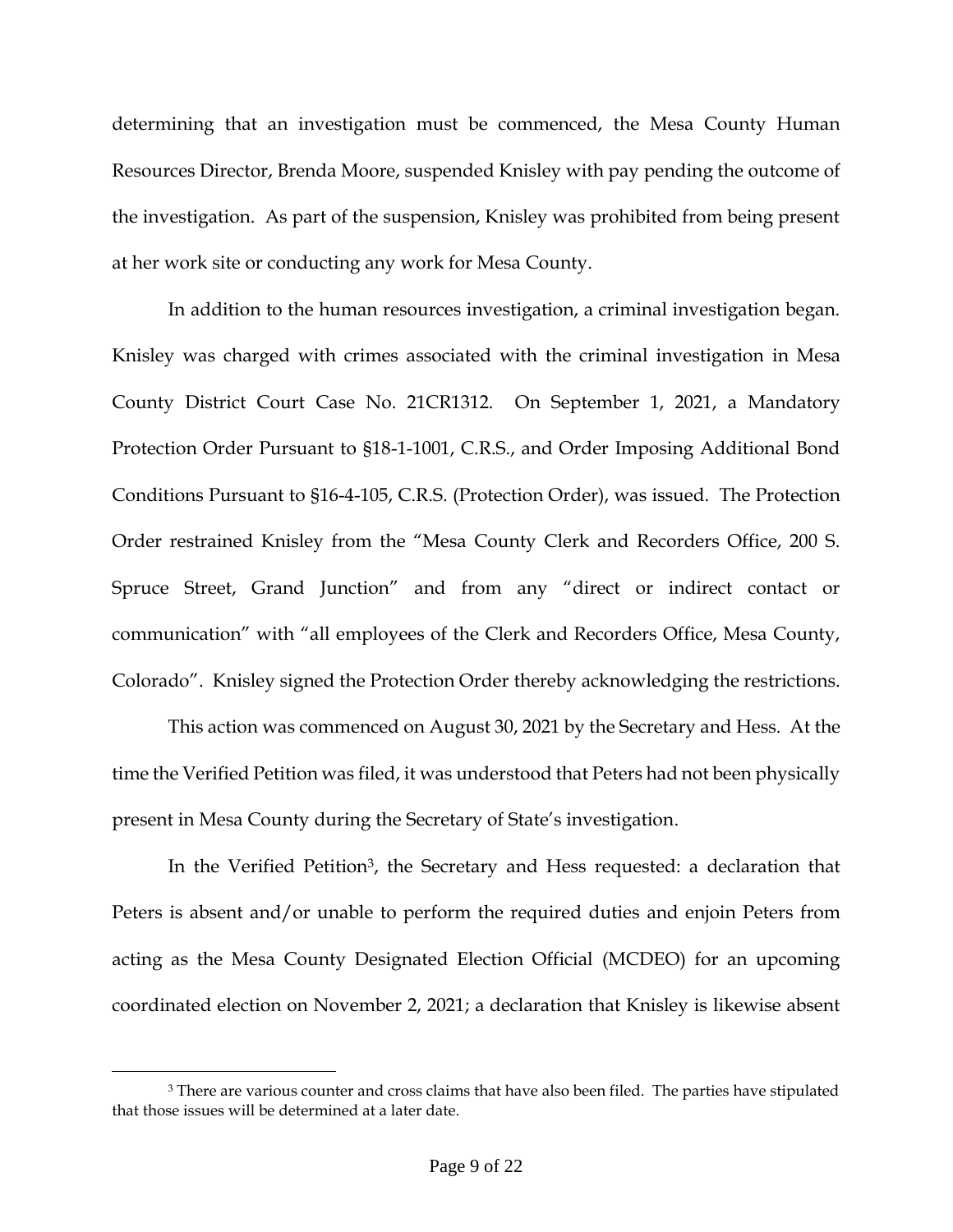and/or unable to perform the required duties and enjoin Knisley from serving as the MCDEO; a declaration that Williams as the MCDEO for the November 2, 2021 election; and, a declaration that Reiner serve as the Mesa County Elections Supervisor for the November 2, 2021 election.

The BOCC makes substantially the same requests.

Peters and Knisley assert that there is no legal basis for the Petitioners' requests and ask that the requests be denied.

## **III. LEGAL ANALYSIS**

# **A. The Parties and the Colorado Election Code**

# *Secretary of State*

The secretary of state is a constitutional office which is part of the executive department and is elected by the citizens of the State of Colorado. CO Const. Art. 4, §1. The secretary of state must perform the duties prescribed by the constitution or by law. *Id.* Some of the duties set out in the Colorado Revised Statutes are to supervise general and statewide ballot issue elections and to enforce the Colorado Election Code (Code). C.R.S. §1-1-107(1)(a) and (b). The secretary of state also serves as the "chief state election official" and must coordinate the responsibilities of the State of Colorado under federal acts in accordance with the requirements of the Code. C.R.S. §1-1-107(1)(d) and (e).

The secretary of state has various powers, including: the power to promulgate, publish and distribute "such rules as the secretary of state finds necessary for the proper administration and enforcement of the election laws"; to "review the practices and procedures of county clerk and recorders, their employees, and other election officials in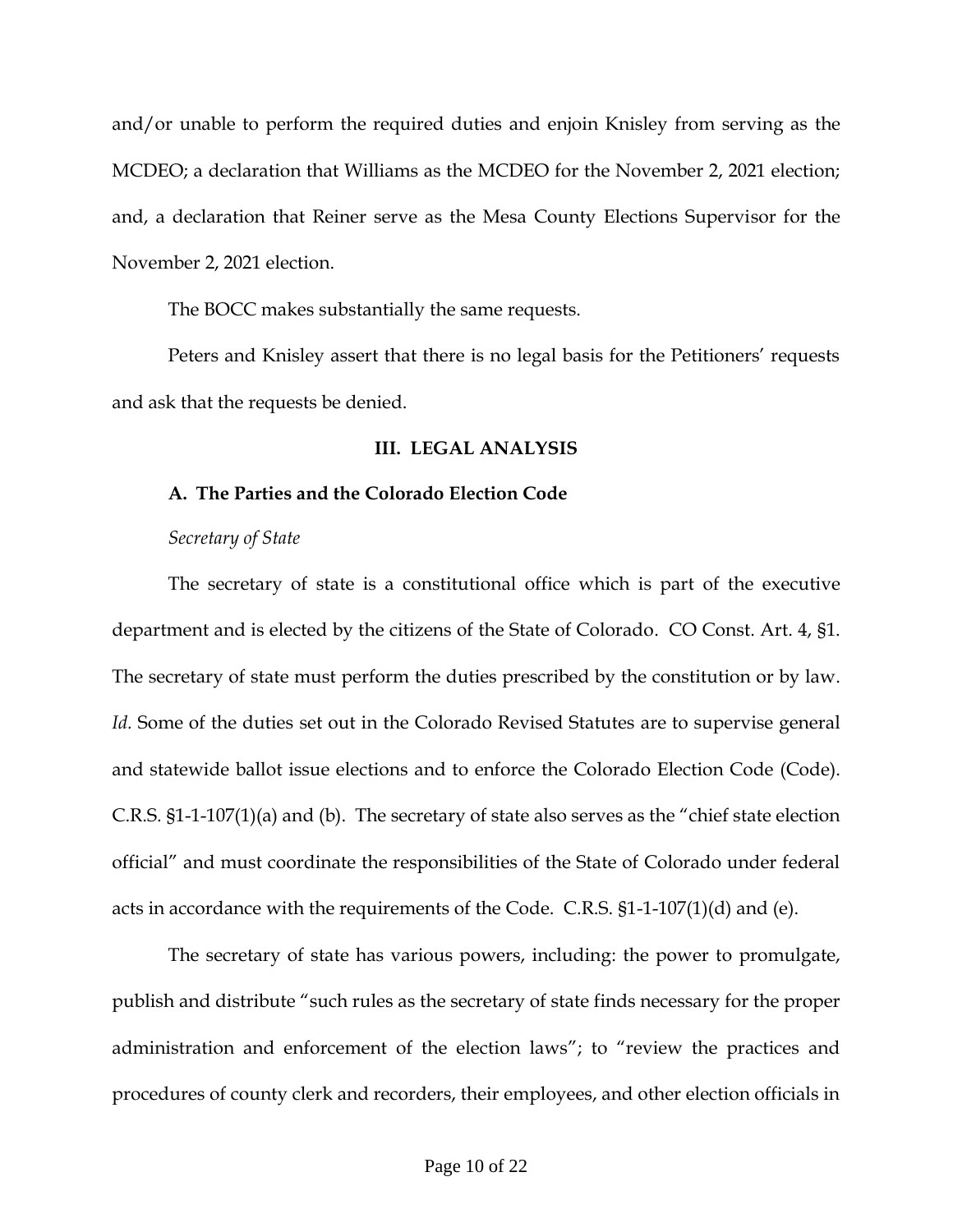the conduct of … general … elections …"; and to "enforce the provisions of this code by injunctive action … in the district court for the judicial district in which any violation occurs." C.R.S.  $$1-1-107(2)(a)(b)$  and (d).

To promote the Code, specific requirements have been adopted in the Code of Colorado Regulations (CCR). The CCR provisions are more detailed than the Colorado Revised Statutes and are regulations that have been found to be necessary for the proper administration and enforcement of election laws. *See C.R.S. §1-1-107(2)(a).*

### *Petitioner, Heidi Jeanne Hess*

It was undisputed that Hess resides in Mesa County, Colorado. It was also undisputed that Hess is a registered elector of Mesa County, Colorado.

### *Mesa County*

Mesa County is a political subdivision of the State of Colorado and a creation of statute. The location and boundaries were determined by the General Legislature in 1883. C.R.S. §30-5-143. As political subdivision of the state, Mesa County has only those powers that are expressly granted to them by the Colorado Constitution or by the General Assembly. *Board of County Com'rs of Douglas County, Colo. v. Bainbridge, Inc.,* 929 P.2d 691, 699 (Colo.,1996). The powers of Mesa County and the BOCC are set out in the statutes. *See C.R.S. §§30-11-101 and 30-11-107.* C.R.S. §30-11-117 instructs that "[i]n case a vacancy occurs in any county office, … by reason of death, resignation, removal, or otherwise, the board of county commissioners of such county has power to fill such vacancy by appointment …" Likewise, the Election Code provides that "[a]ll vacancies in any county office, except that of county commissioner, shall be filled by appointment by the board of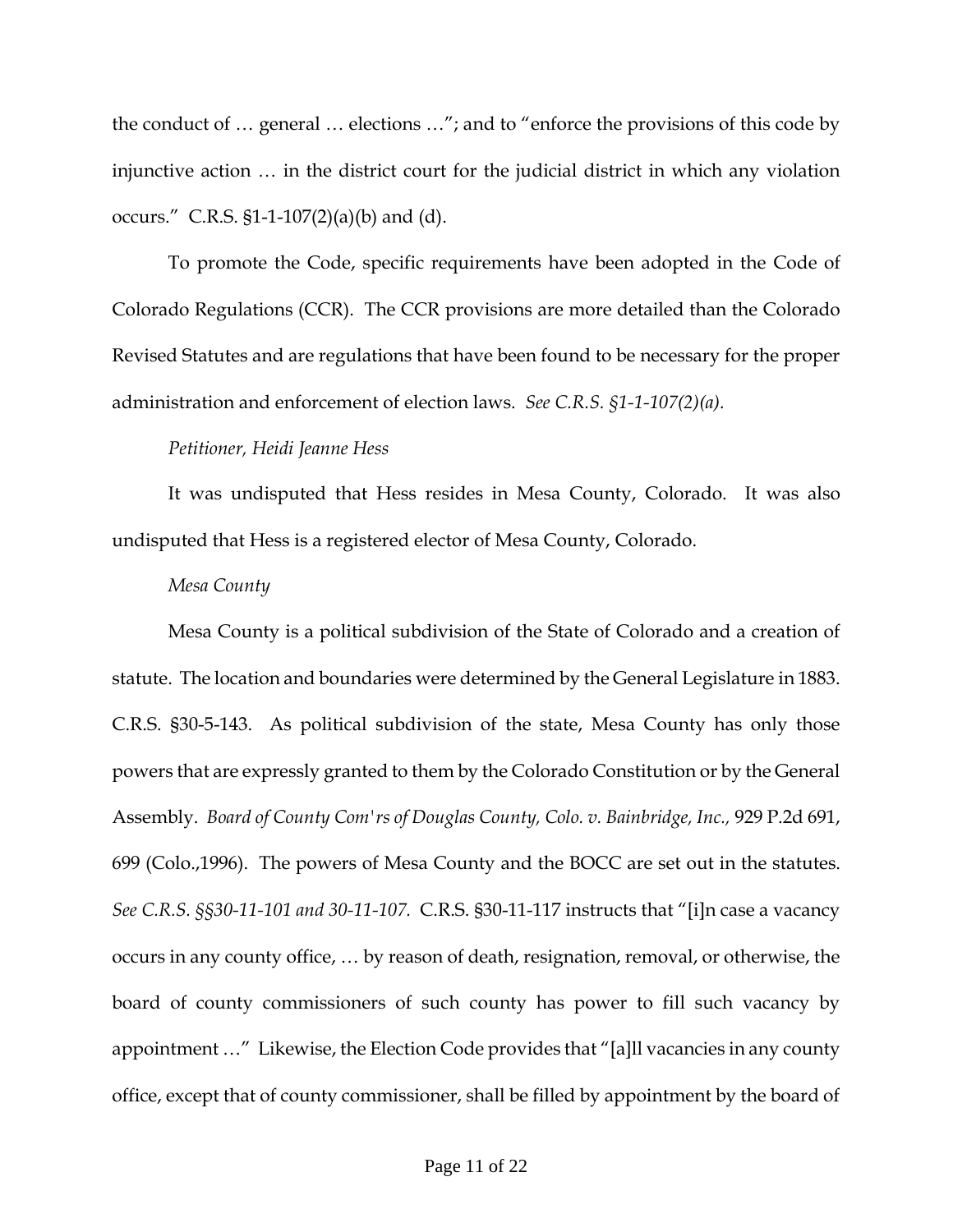county commissioners of the county in which the vacancy occurs, until the next general election, at which time the vacancy shall be filled by election." C.R.S. §1-12-205.

## *Clerk and Recorder & Deputy*

Each county shall have an elected county clerk. CO Const. Art. 14 §8. The county clerk shall be the ex officio recorder of the deeds and clerk to the board of county commissioners. *Id.* All other duties and powers of a county clerk, including election administration, are limited to those derived from statute. *Bd. of Cnty. Comm'rs v. Love*, 470 P.2d 861, 862-63 (Colo. 1970). Before any county clerk and recorder "enters upon the duties of [the] office," they must "take and subscribe an oath or affirmation . . . to faithfully perform the duties of the office upon which [they] shall be about to enter." CO Const. Art. 12 §8. Each county clerk and recorder is required to consult with the secretary of state in making decisions and interpretations of the Code. C.R.S. §1-1-110(1). The county clerk and recorder is also required to "follow the rules and orders promulgated by the secretary of state pursuant to this code." *Id.* 

Additionally, when a clerk is elected, the clerk is required to "execute … and file … a bond … with conditions in substance as follows: 'Whereas, The above bounden ........ was elected to the office of the county clerk of ........, on the ......... day of ........, Now, therefore, if the said ........ shall faithfully perform all the duties of the office …" C.R.S. §30-10-401.

Each county clerk and recorder is considered the "chief election official for the county" and is the "chief designated election official for all coordinated elections." C.R.S. §1-1-110(3). A "designated election official" is the "member of a governing board,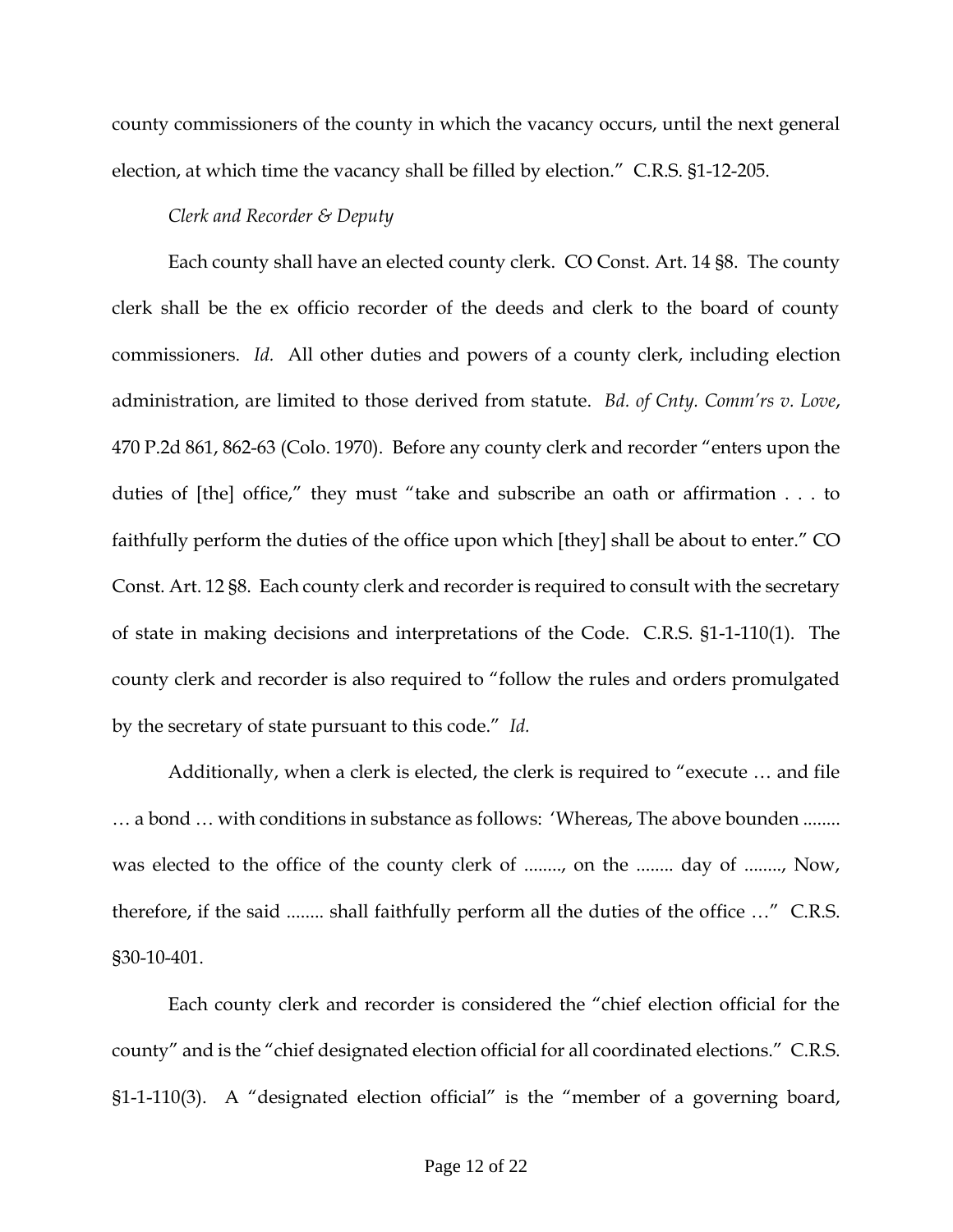secretary of the board, county clerk and recorder, or other person designated by the governing body as the person who is responsible for the running of an election." C.R.S. §1-1-104(8).

If the county clerk and recorder is absent or "for any reason is unable to perform the required duties", all powers and authority granted to the county clerk and recorder "may be exercised by the deputy clerk". C.R.S. §1-1-110(2).

## *Colorado Election Code*

All coordinated elections are governed by the Code, which includes the CCRs. A "coordinated election" is "an election where more than one political subdivision with overlapping boundaries or the same electors holds an election on the same day and the eligible electors are all registered electors, and the county clerk and recorder is the coordinated election official for the political subdivisions." C.R.S. §1-1-104(6).

In Colorado coordinated elections votes may be cast, registered, scanned, and tabulated via an electromechanical or electronic voting system that must be certified by the Secretary of State. C.R.S. §§§ 1-5-601(1), 1-5-612, 1-5-623. Access to such electronic or electromechanical voting systems and voting equipment<sup>4</sup> is strictly limited by Colorado law and the rules promulgated by the Secretary of State. Such rules include: a requirement that chain-of-custody evidence be maintained (8 CCR 1505-1:20, Election Rules 20.3); the use of physical locks and seals (*Id.* at 20.4); restrictions to access of secured areas to certain employees who have also passed background checks (*Id.* at 20.5);

<sup>4</sup>C.R.S. §1-1-104(50.7) defines voting equipment as "electronic or electromechanical voting systems, electronic voting devices, and electronic vote-tabulating equipment, as well as materials, parts, or other equipment necessary for the operation and maintenance of such systems, devices, or equipment".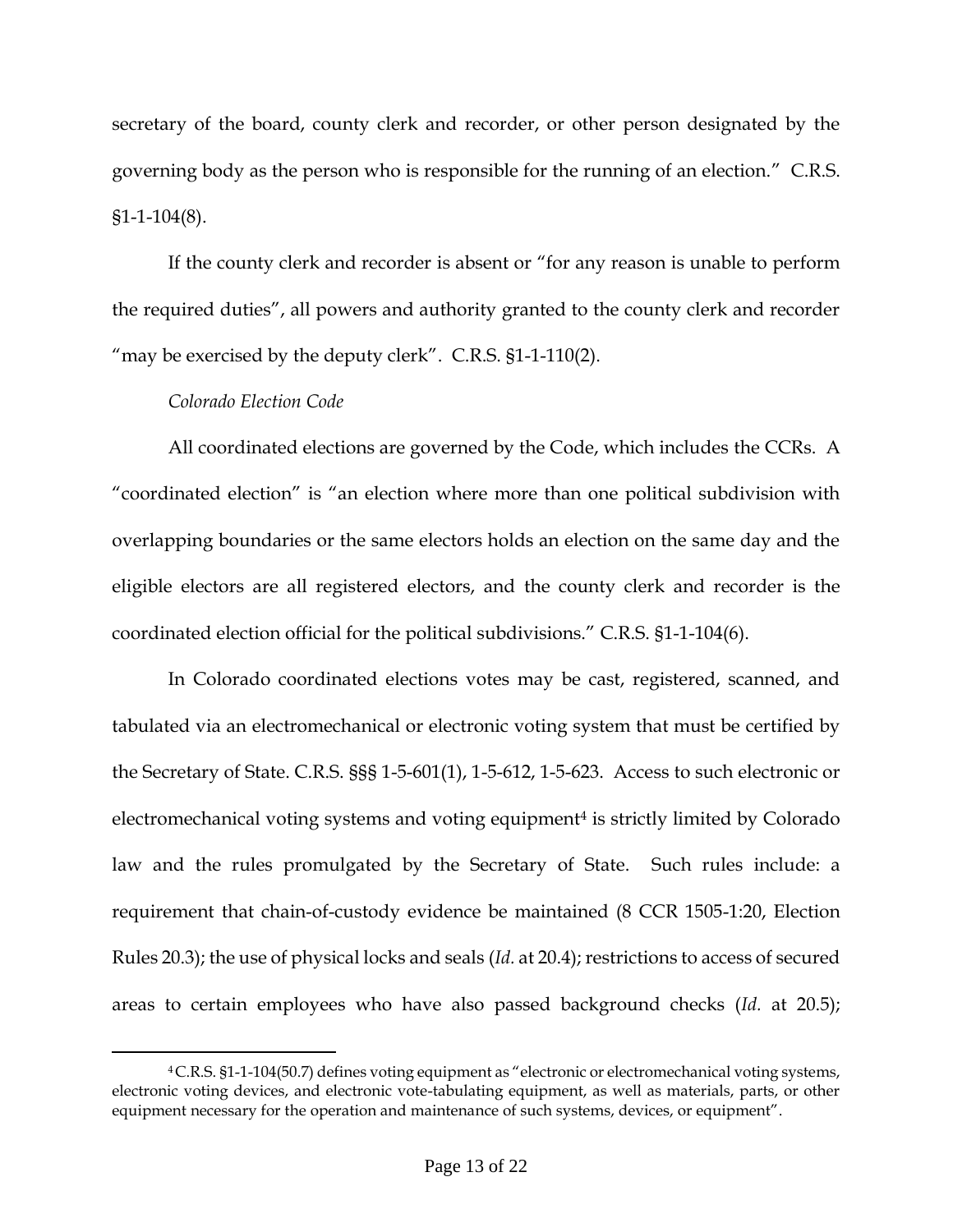limitations on users to those who have electronic access to voting equipment (*Id.* at 20.6); requirements for video surveillance of voting equipment at certain times (*Id.* at 20.9); prohibitions on elected officials from personally preparing, maintaining, or repairing voting equipment (C.R.S. §1-5-607(1); and, requirements that DEOs establish their own security plans for the equipment, subject to the approval of the Secretary of State (C.R.S. §1-5-616(5)). Additionally, Colorado's voting systems are prohibited from being connected to the Internet. 8 CCR 1505-1:20, Election Rule 20.19.1.

In the event of a controversy between an official and any officer of a political party, a verified petition may be filed "alleging that a person charged with a duty under this code has committed or is about to commit a breach or neglect of duty or other wrongful act, after notice to the official which includes an opportunity to be heard, upon a finding of good cause, the district court shall issue an order requiring substantial compliance with the provisions of this code." C.R.S. §1-1-113(1). The burden of proving the allegations is on the petitioner. *Id.*

C.R.S. §1-1-107(2)(d) provides the secretary of state with the power to "enforce the provisions of [the] code by injunctive action".

#### **B. Standing**

The Respondents argue that the Secretary does not have standing to bring an action pursuant to C.R.S. §1-1-113.

In order to bring an action before a court, the claimant must have standing to bring the action. *Ainscough v. Owens*, 90 P.3d 851, 855 (Colo.,2004). Standing has been described as "a threshold issue that must be satisfied in order to decide a case on the merits." *Id.,*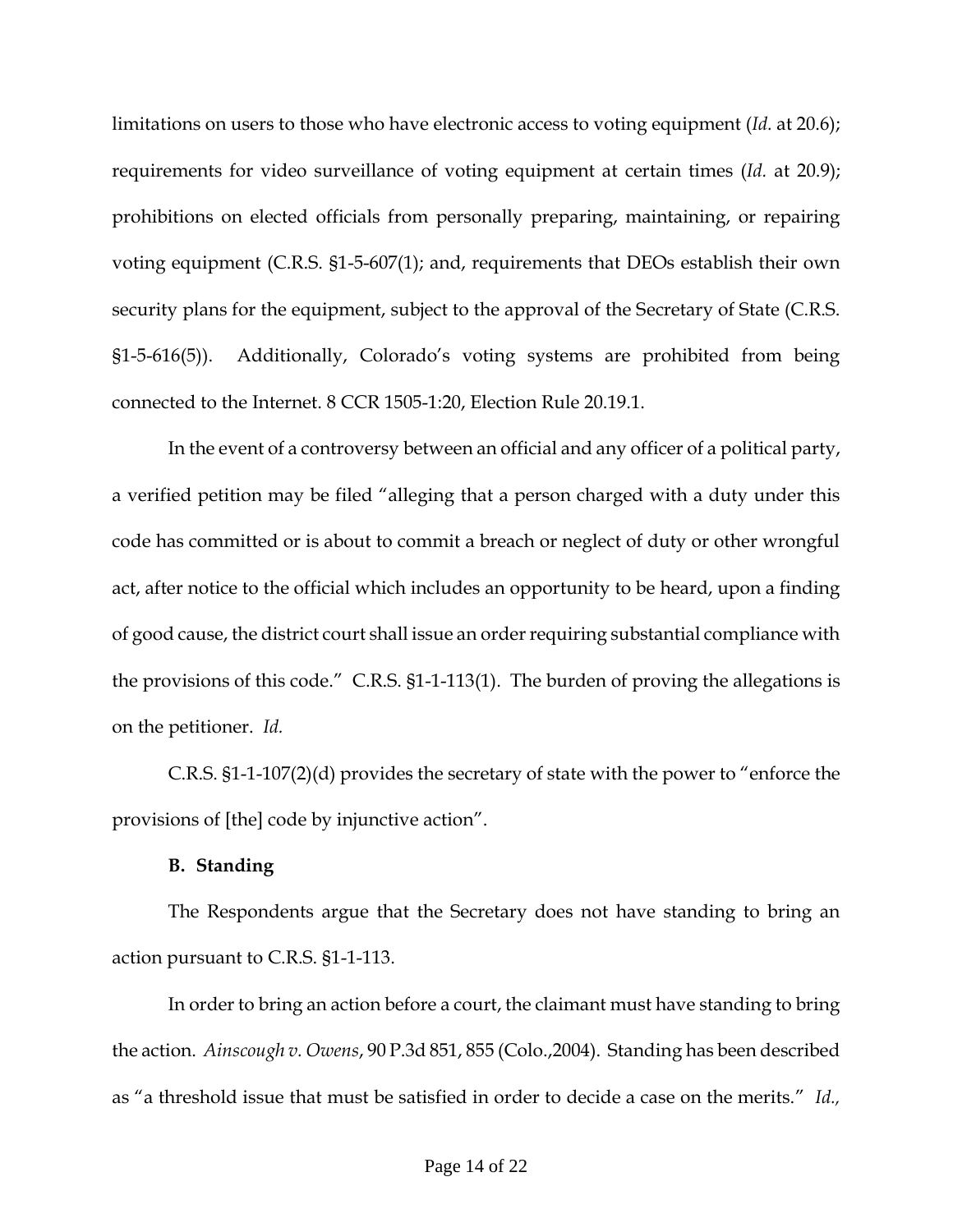*see also HealthONE v. Rodriguez ex rel. Rodriguez,* 50 P.3d 879, 892 (Colo.2002). "Standing is a judicially developed test … [and] much of the standard is a prudential exercise of judicial restraint." *Id.* In Colorado, parties benefit from a relatively broad definition of standing. *Id.*

Here, there is no dispute that Hess has standing. Hess is an "eligible elector" of Mesa County who filed a "verified" petition and alleged that the two Respondents "committed or [are] about to commit a breach or neglect of duty or other wrongful act[.]" *See C.R.S. §1-1-113(1).*

Rather, the Respondents only argue that the Secretary does not have standing. However, when "at least one individual plaintiff has standing," the Court "need not consider whether the other individual and corporate plaintiffs have standing to maintain the suit." *Village of Arlington Heights v. Metro. Hous. Dev. Corp*., 429 U.S. 252, 264 n.9 (1977); *see also Weld Air & Water v. Colorado Oil and Gas Conservation Commission*, 457 P.3d 727, 732 n.4 (Colo. App. 2019). Although the Respondents argue that Hess lacks personal knowledge of the facts alleged in the Petition, none of the facts were disputed. Furthermore, lack of personal knowledge and standing are two vastly different concepts. One is an evidentiary issue (lack of knowledge), the other a jurisdictional issue (lack of standing). The foundational requirements of the Colorado Rules of Evidence have no bearing on the factual determinations in this case (there are no disputes concerning the facts) or whether Hess has standing.

The Court also notes the Colorado Supreme Court's holding in *Carson v. Reiner*, 370 P.3d 1137, 1141 (Colo. 2016), which expressly "requires the district court, upon a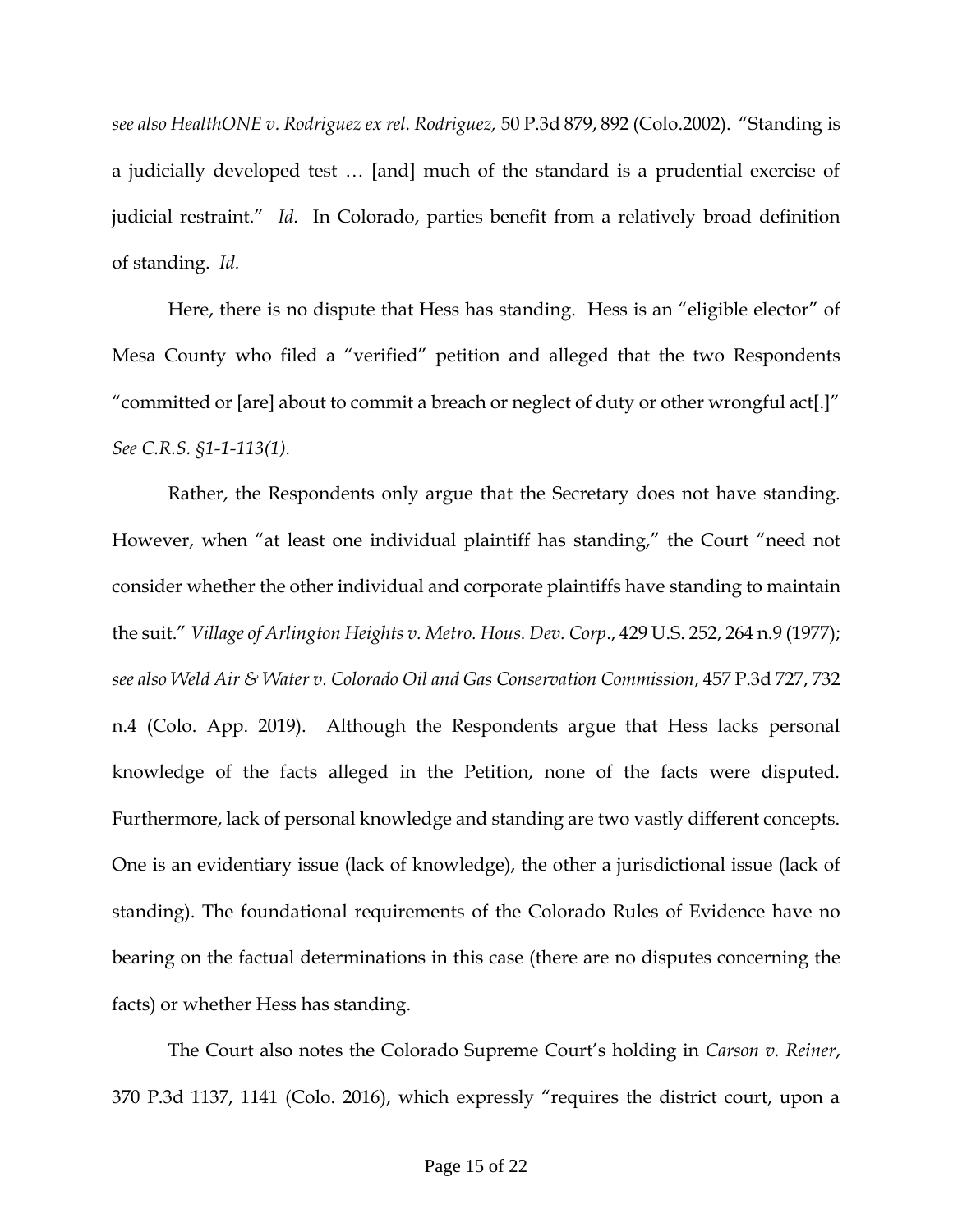finding of good cause, to issue an order requiring substantial compliance with the provisions of the election code whenever any eligible elector files a verified petition alleging that a person charged with a duty under the code has committed a breach or neglect of that duty or other wrongful act."

Therefore, based upon the above and the applicable legal authority, the Court determines that Hess satisfies all statutory requirements for standing to maintain a claim against Respondents under § 1-1-113(1). Furthermore, since Hess has standing, the Court determines that it is appropriate for the claims of the Secretary of State to be joined in the verified petition and the Court will determine the controversy under the procedures set out in C.R.S. §1-1-113.

## **C. C.R.S. §1-1-113 Claims**

The essence of the claim pursuant to C.R.S. §1-1-113 in Verified Petition is that Peters and Knisley committed a breach or neglect of duty or committed another wrongful act pursuant to the Election Code.

Here the following facts are undisputed:

- Peters, as the Clerk and Recorder, is required to comply with the law.
- Peters, as the Clerk and Recorder, is required to comply with the Code, including the CCRs.
- The Code and CCRs require "trusted builds".
- A "trusted build" was scheduled for Mesa County.
- Prior to commencing the "trusted build", Mesa County was required to provide a list of staff that would be present.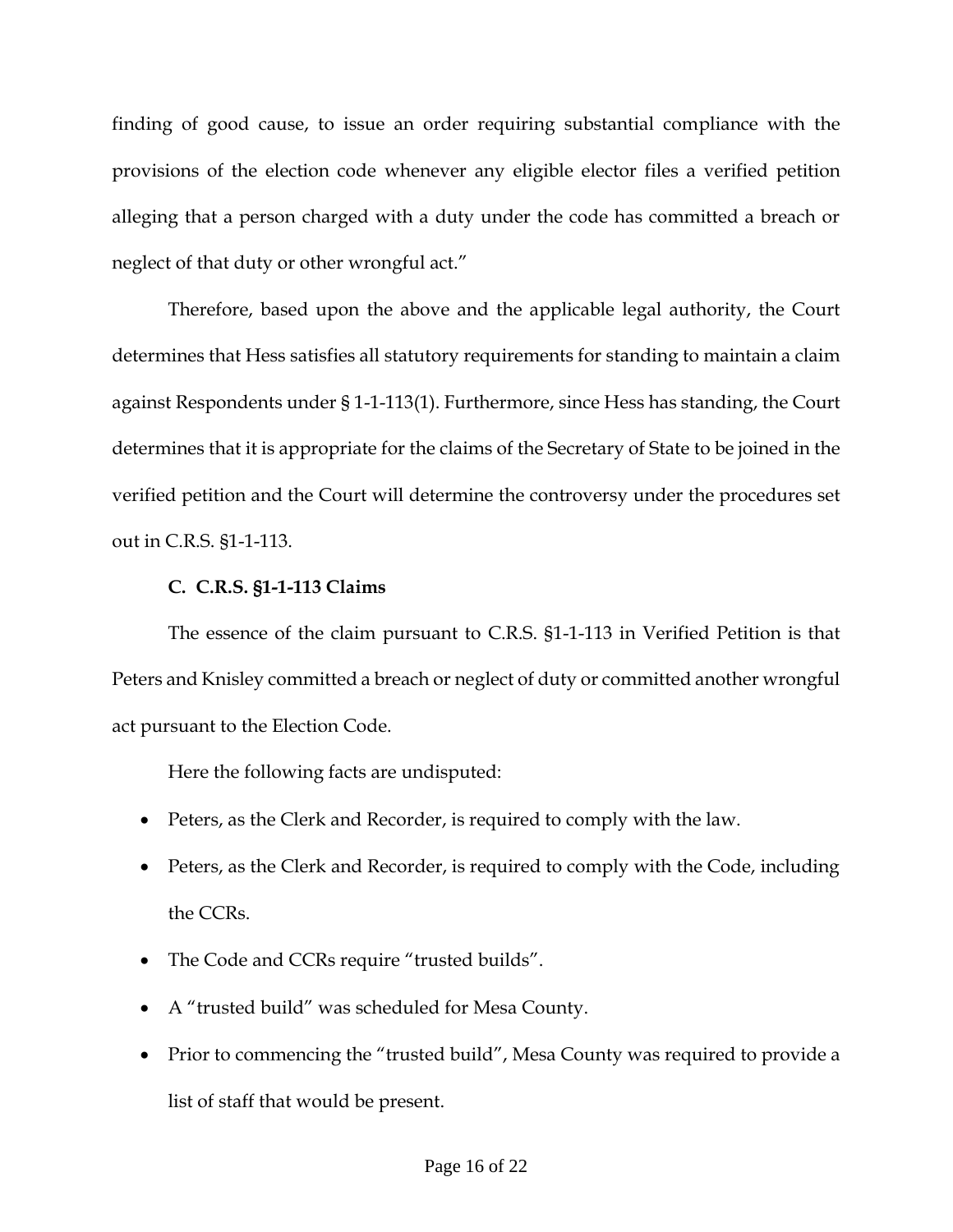- Brown, the Elections Manager, provided a list of "Mesa County staff" that would be present at the "trusted build".
- Included in the list of "Mesa County staff" was Gerald Wood.
- Gerald Wood was described as an "Administrative Assistant".
- Gerald Wood accessed secured election areas with a Mesa County access card.
- During the "trusted build", Peters introduced Gerald Wood as an administrative assistant with her office.
- Peters and Knisley now describe Gerald Wood as a "consultant" hired by Peters to copy the voting equipment computers.
- There was no information provided to the Secretary that Peters or Knisley obtained a background check of Gerald Wood.
- Any person accessing the secured areas of the election equipment is required to have a background check<sup>5</sup>. 8 CCR 1505-1:20, Election Rules 20.5.2 and 20.5.4.
- On Sunday, May 23, 2021, Gerald Wood copied the hard drives of the voting equipment computers before the "trusted build".
- During the "trusted build" confidential passwords were photographed.
- The confidential passwords were posted on social media and made public.
- Gerald Wood, again, copied the hard drives of the voting equipment computers after the "trusted build".

<sup>5</sup> This requirement is the same under the prior version of Election Rule 20.5.4 and the modified version of Election Rule 20.5.4.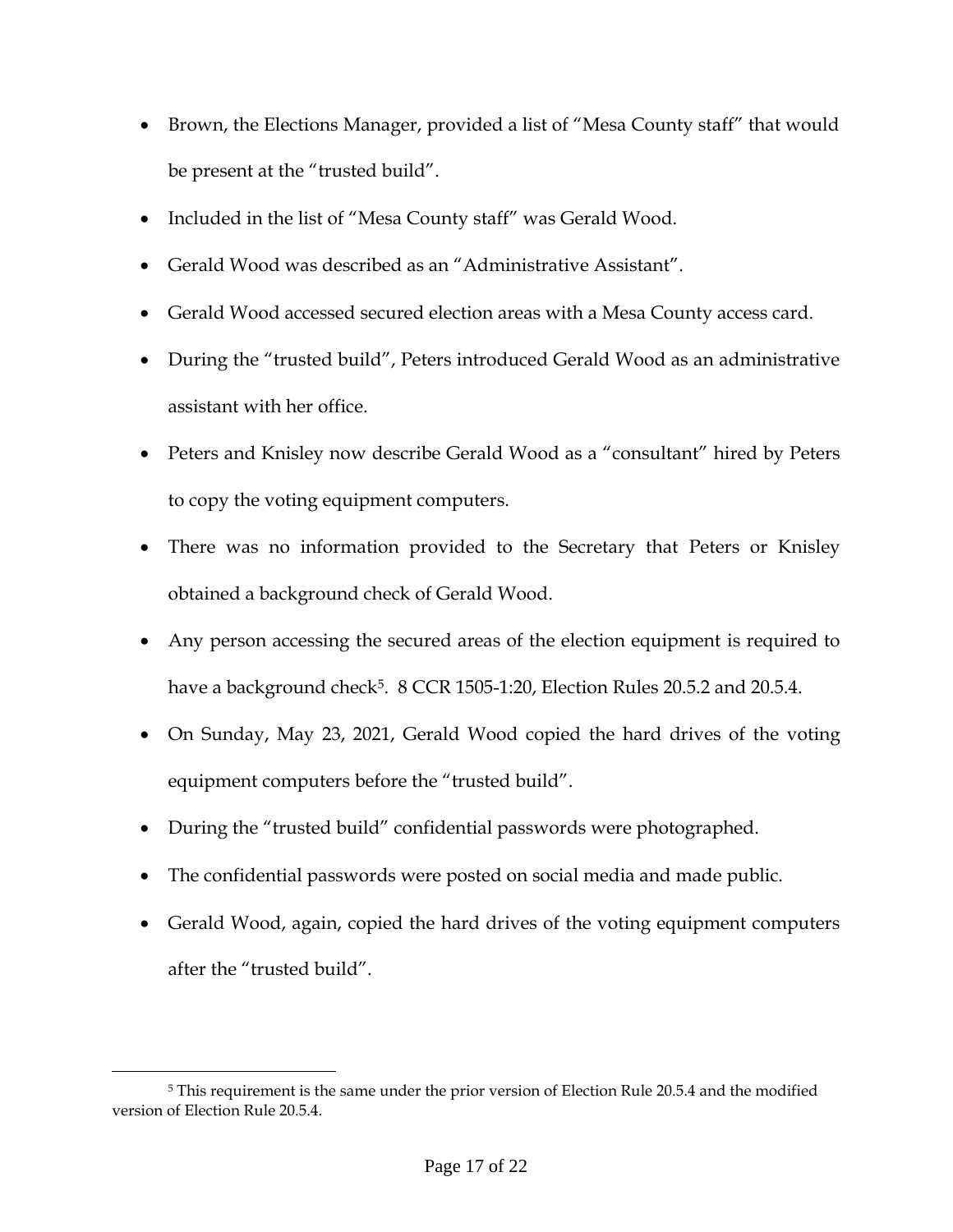- After the "trusted build", State Department staff returned to Mesa County and discovered that the server computer had two incorrect settings.
- The combined changes could result in a security vulnerability.
- As a result of the public disclosure of the passwords and the discovery that settings had been changed, the Secretary prohibited Mesa County from using various voting system components, including computers, scanners, and tablets.
- Knisley has been the subject of criminal and human resources investigations.
- Knisley has been suspended from her employment, and Mesa County has prohibited Knisley from being at her work site or conducting any work for Mesa County.
- Criminal charges have been brought against Knisley and a Protection Order has been issued which restrains Knisley from the "Mesa County Clerk and Recorders Office, 200 S. Spruce Street, Grand Junction" and from any "direct or indirect contact or communication" with "all employees of the Clerk and Recorders Office, Mesa County, Colorado".

Peters took an oath to "faithfully perform the duties of the office" as was required by the Colorado Constitution and the Colorado Revised Statutes. CO Const. Art. 12 §8 and C.R.S. §30-10-401. Those duties included following the rules and orders promulgated by the Secretary pursuant to the Code. The rules and orders required, among other things that: any person having access to secured areas undergo a background check; a security plan be created with information about those having access to secured areas with voting equipment; required disclosure of which Mesa County staff that would be present for the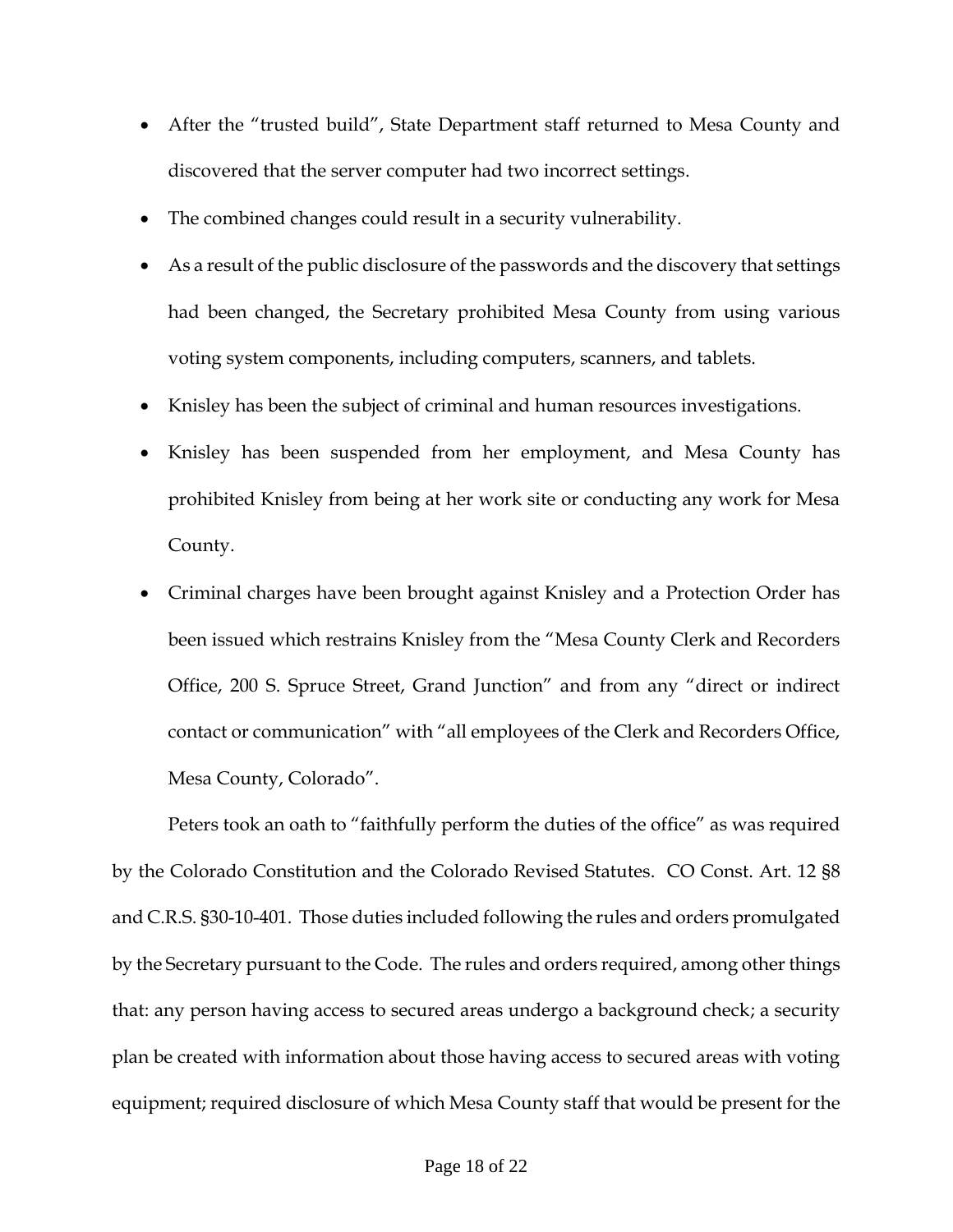"trusted build"; and, required disclosure of any modifications to the system's hardware, "including insertion or removal of removable storage media". 8 CCR 1505-1:20, Election Rules 20.19.2(a)(2).

Instead, Peters was untruthful with the Secretary and her staff by stating that Gerald Wood was an employee of Mesa County and was an administrative assistance in her office. Peters failed to follow the rules and orders of the Secretary by facilitating and allowing a non-employee (Gerald Wood) without a disclosed background check to have access to a secured area via a Mesa County access card.

Knisley aided Peters in her wrongful acts by requesting that the cameras be disabled. In doing so, Knisley ensured that the wrongful behavior of Peters could not be viewed.

Peters and Knisley also failed to take adequate precautions to ensure that confidential information would be protected. Instead, passwords were displayed to the public which lead to the Secretary's orders prohibiting use of certain equipment.

Therefore, the Court finds that Peters and Knisley breached their duties by failing to follow the rules and orders of the Secretary and the Code<sup>6</sup>, neglected their duties by failing to take adequate precautions to protect confidential information, and committed wrongful acts by being untruthful.

<sup>&</sup>lt;sup>6</sup> The Court does not find the arguments and rationalizations of the Respondents to be compelling, nor do the Respondents' arguments and rationalizations overcome the specific acts of untruthfulness, the failure to comply with the Code and orders of the Secretary, and the failure to adhere to the oath of office by faithfully performing all the duties of the office.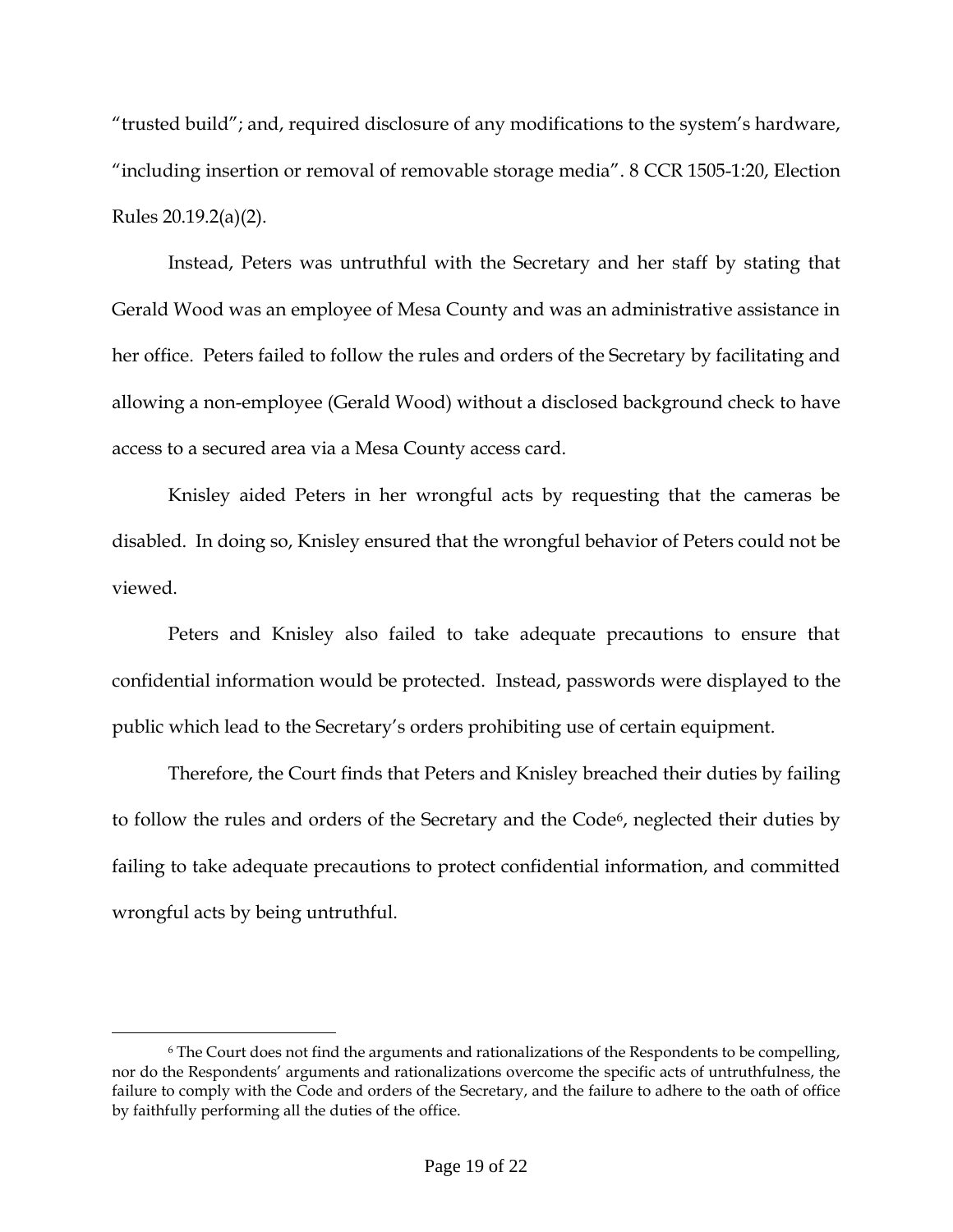## **D. C.R.S. §1-1-107 Claims**

C.R.S. §1-1-107(2)(d) provides the Secretary with the power to enforce the provisions of the Code by injunctive action. Here, the Secretary requests that the Court enforce the provisions of the Code by prohibiting Peters and Knisley from performing as the Designated Election Official. The BOCC joins in the request.

Each county clerk and recorder, serving as the coordinated election official and DEO, is required to follow the rules, conditions of use, and orders promulgated by the Secretary of State when fulfilling duties and functions under the Code. C.R.S. §§1-1- 110(1), 1-7.5-104. If a county clerk and recorder is absent or unable for any reason to perform the required duties under the Code, all power and authority granted to the county clerk and recorder may be exercised by a deputy county clerk. C.R.S. §1-1-110(2).

There is no specific provision in the Code that addresses the situation where both the county clerk and recorder and the deputy county clerk are unable to perform their required duties under the code. "When the language of a statute is susceptible of more than one reasonable interpretation, and is therefore considered ambiguous, or when there is conflicting language in different provisions, intrinsic and extrinsic aids may be employed to determine which reasonable interpretation actually reflects the legislative intent." *Carson v. Reiner*, 370 P.3d 1137, 1140, 2016 CO 38, ¶ 13 (Colo., 2016).

Here, Peters and Knisley have been found to have breached their duties, neglected their duties, and committed wrongful acts. Knisley is prohibited from performing her duties, both by Mesa County and through the criminal Protection Order.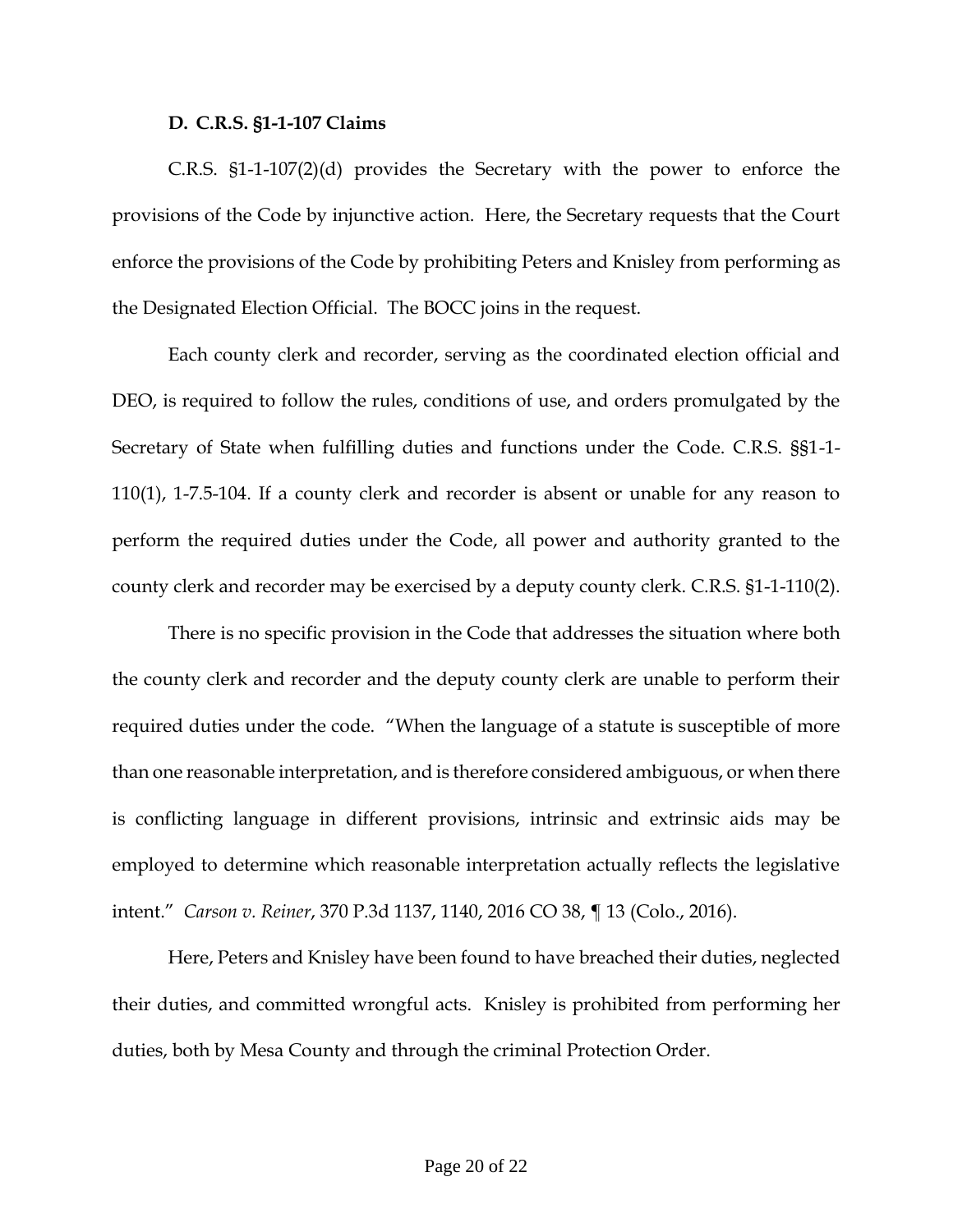Furthermore, on August 17, 2021, the BOCC designated Williams as the Designated Election Official. *See C.R.S. §§30-11-117 and 1-1-104(8).* Since that time, Williams has performed all the duties of the DEO7. Peters did not object to Williams' designation as DEO and did not attend the special meeting<sup>8</sup> where the designation was established.

Since his designation as the DEO, Williams has performed numerous duties including, but not limited to: signing Intergovernmental Agreements; conferring with major political parties concerning the submission of election judges; receiving and reviewing certified ballot content; reviewing and authorizing submission of security and contingency plans with the Secretary; authorizing video surveillance of designated areas for the election; reviewing ballot content and authorizing ballot content for printing; and providing guidance and direction to election staff9. Williams is also developing a plan to accomplish a re-tabulation of ballots using alternate voting machines and a hand-count. Williams was aware of no instance where Peters performed any of the duties of DEO<sup>10</sup>.

There has been no assertion that Peters attempted to perform her duties as DEO after August 17, 202111, and was prevented from doing so. The coordinated election is scheduled less than a month away and many requirements of the election are already taking place.

<sup>7</sup> *See Exhibit I-5 to Briefing in Support of Mesa County's 113 Claim.*

<sup>8</sup> Likewise, Peters did not attend any other election related public meetings held by the BOCC that concerned the November 2021 election. *See Exhibit I-6 to Briefing in Support of Mesa County's 113 Claim.*

<sup>9</sup> *See Exhibit I-5 to Briefing in Support of Mesa County's 113 Claim.*

<sup>10</sup> *See Exhibit I-5 to Briefing in Support of Mesa County's 113 Claim.*

<sup>11</sup> When EO-03 was issued.